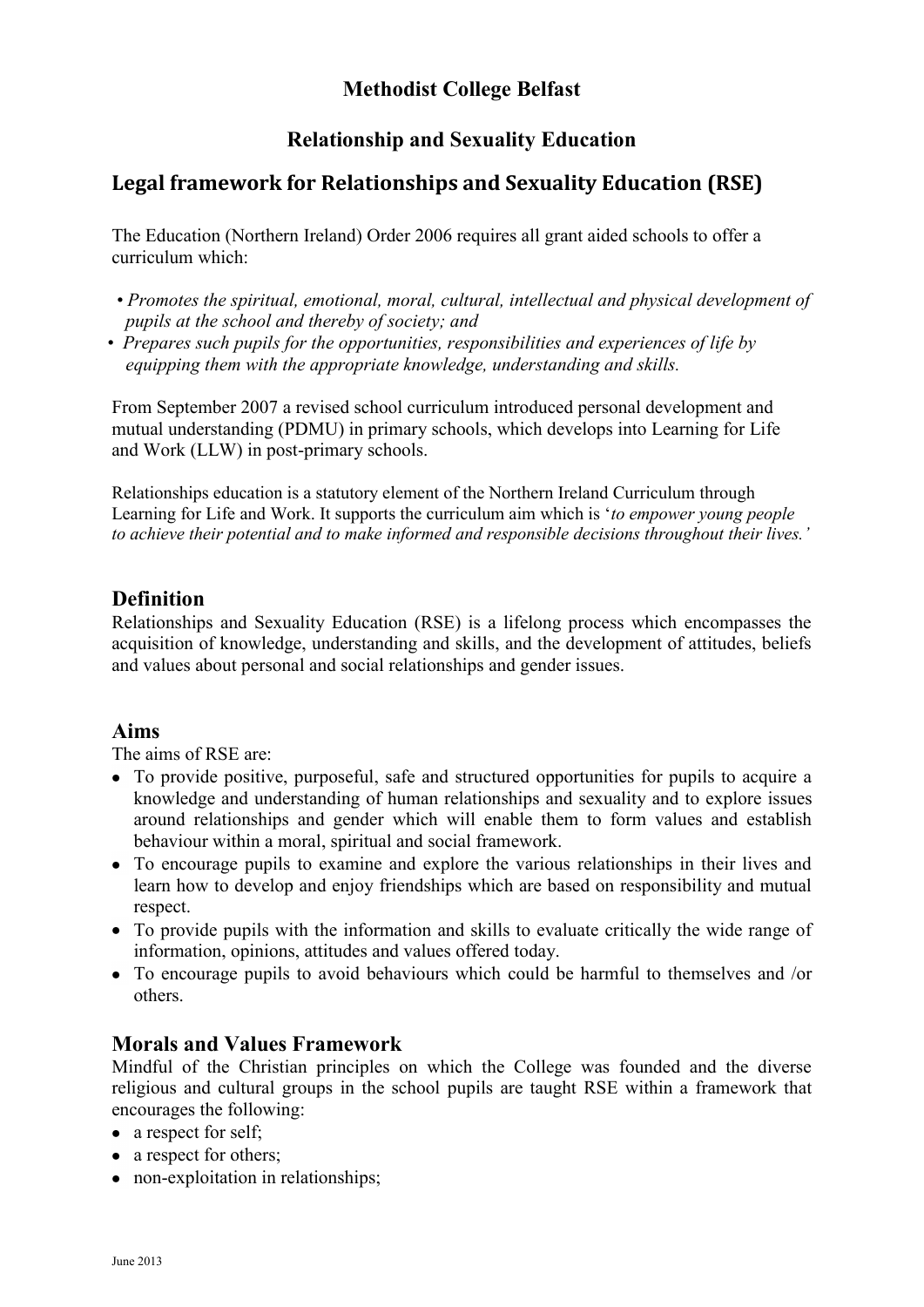- commitment, trust and bonding within relationships;
- an exploration of the rights, duties and responsibilities involved in relationships;
- honesty with self and others:
- a development of critical self-awareness for themselves and others;
- an acknowledgement and understanding of diversity regarding religion, culture and sexual orientation.

# **Inclusion**

RSE should:

- be relevant, accessible and age appropriate to all young people;
- be set in a moral framework which is inclusive with respect to culture, religion, sexual orientation and social background;
- seek to develop and clarify values and attitude towards sex, sexuality and relationships and to encourage respect for and empathy with the values and attitudes of others;
- respect the diversity of cultural identity and encourage pupils to be aware of the traditions and beliefs of others, promoting respect, mutual understanding and tolerance;
- include activities to allow both genders to talk about their interests, attitudes, emotions, concerns and feelings;
- explore sexual orientation and stereotyping from a range of perspectives.

# **Confidentiality**

- The classroom is an open environment and confidentiality cannot be maintained. Therefore, staff and pupils are not encouraged to talk about their personal relationships or experiences during class discussions.
- Teachers do not promise confidentiality.
- Teachers can provide all pupils with information about where and from whom, they can receive confidential advice and support.
- Teachers encourage young people, where possible, to discuss their concerns with parents or guardians.
- In line with the College's Child Protection Policy, teachers inform the Designated Teacher for Child Protection of any disclosures which might suggest that a pupil is at risk.

### **The Role of the Teacher**

- Teachers provide general educational advice to all pupils as part of the curriculum. This general advice can be given to pupils individually or within group situations.
- Teachers can provide all pupils with information about where, and from whom, they can receive confidential advice and support.
- Only appropriate medical professionals should give medical advice to pupils.
- Any disclosures that might suggest a pupil is at risk is reported as outlined in the Child Protection Policy.

### **Ground Rules for RSE**

- It is important to remember that all pupils have a right to age appropriate, accurate and objective information no matter how sensitive the issue is.
- There will be occasions when teachers will be required to exercise discretion in dealing with particularly explicit issues raised by individual pupils. It is not normally be appropriate to deal with such issues with the whole class.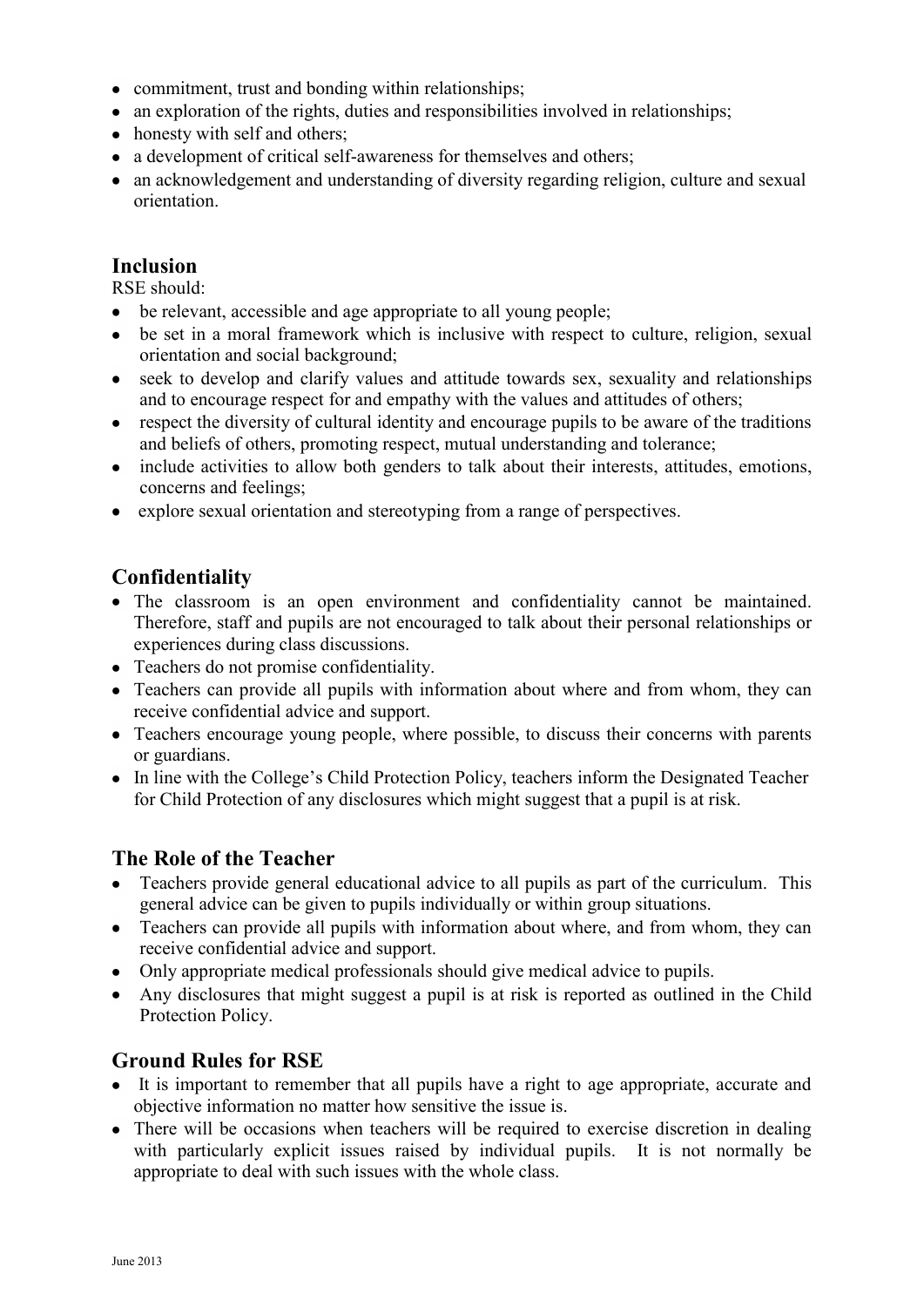- It may be appropriate to discuss the pupil's concerns with the Pastoral staff alongside the parents, and if necessary, individually with the pupil.
- No one (pupil or teacher) is allowed to ask or is expected to answer any personal questions.
- No-one is forced to take part in a discussion. (Participants have the 'right to pass'.)
- The use of proper terms for parts of the body and body functions is encouraged so that these terms are given a status and respectability.
- Everyone's contribution will be valued and respected.

#### **The Use of External Agencies**

When visiting speakers and external agencies are used in RSE, the College checks the aims, objectives, lesson plans and resources to ensure they are appropriate and support the ethos of the College. Visitors are given a copy of our RSE Policy, Child Protection Policy and the Values and Aims Statement, and asked to adhere to them. The College ensures that visitors are clear about the limits of confidentiality and that the Designated Teacher must be informed of any disclosures which might suggest that a pupil is at risk or that physical or sexual abuse is suspected.

Parents/guardians are informed when an outside agency is being used. A teacher is present when a visitor is taking a class.

#### **RSE programme**

Our current RSE is covered through

- Curriculum subjects
- Learning for Life and Work classes
- Workshops
- Assemblies

The objectives and skills of the RSE are also reinforced by the positive climate and constructive everyday interactions between pupils and staff, both inside and outside the classroom.

At Key Stage 3, pupils have opportunities to:

- $\bullet$  explore the qualities of relationships including friendship;
- explore the qualities of a loving, respectful friendship;
- develop coping strategies to deal with challenging relationship scenarios;
- develop strategies to avoid and resolve conflict;
- explore the implications of sexual maturation;
- explore the emotional, social and moral implications of early sexual activity.

At Key Stage 4, three of the skills that pupils develop are:

- recognising, assessing and managing risk in a range of real-life contexts ;
- developing their understanding of relationships and sexuality and the responsibilities of healthy relationships;
- an understanding of the roles and responsibilities of parenting;
- self-discipline regarding their sexuality.

### **RSE AT KS3 and KS4 in the Curriculum**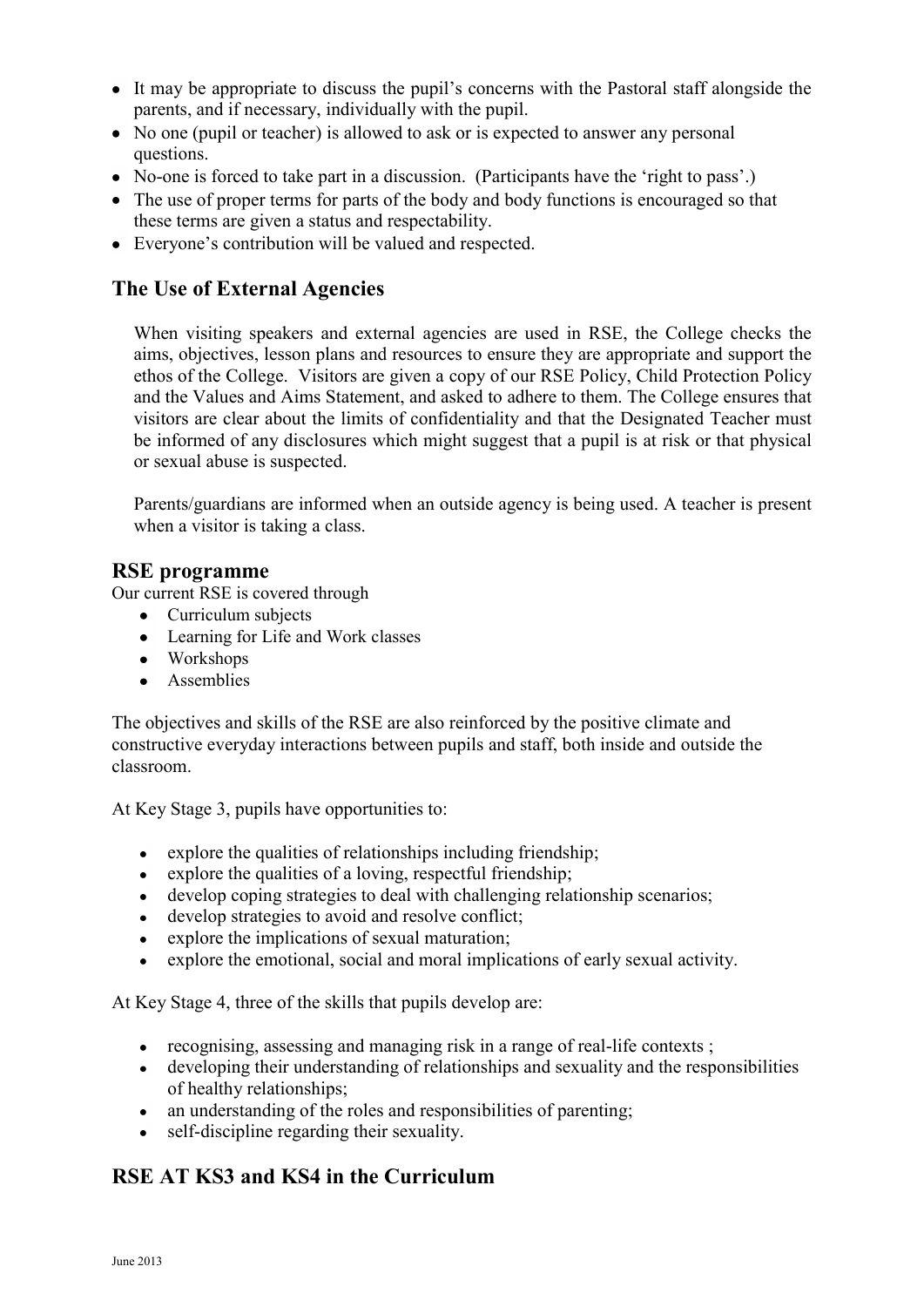Many of the objectives and skills of RSE, such as decision making, problem solving and working with others, are part of every subject and so all staff contribute, directly or indirectly, to RSE.

Issues are presented in a way which is free from sensationalism and bias, and sensitively pitched to the pupils' needs and situations. Pupils are provided with a balanced and nonjudgmental view which respects a range of religious and cultural beliefs and also the differing experiences and circumstances of our pupils.

**Science**, which is compulsory for all Key Stage 3 and 4 pupils, offers opportunities to address many aspects of RSE. Topics include: the physical changes occurring at puberty, the biology of reproduction, the need to stay healthy during pregnancy, contraception, sexually transmitted infections and interpersonal relationships. Although the emphasis is on factual, biological issues, pupils are encouraged to develop a responsible attitude to sexual behaviour.

**English** provides opportunities for pupils to explore and reflect on the various attitudes, values, beliefs and opinions which relate to themselves, their development, their relationships with others and family life. In addition, pupils can develop the use of appropriate vocabulary in different situations and practise communication skills.

**Home Economics** provides opportunities for pupils to consider the contribution of positive family relationships to the personal and social development of family members. It covers approach to dealing with home and family issues which analyses viewpoints, considers the factors influencing decisions and the consequences of actions.

The **Religious Education** curriculum addresses many aspects of the RSE Programme. It provides opportunities for pupils to consider moral issues, relate moral principles to their personal, social and family life, and identify and explore values and attitudes that influence behaviour. Pupils undertake a range of activities which promote self-respect and respect for others. They have opportunities to consider moral principles in relation to friendship, sexuality, preparation for marriage, single life and parenting based on Christian and other major world religions.

In **Physical Education**, the emphasis on enjoyment of, and positive attitudes towards, physical activity is significant in fostering self-esteem and confidence as well as developing a sense of fair play, sharing and co-operation.

**Art and Design and Music** afford pupils the experience of individual expression and nonverbal communication.

**Drama** Personal and social skills are developed through drama by giving pupils opportunities for the role play of feelings and situations.

The **Personal Development** Programme provides opportunities for pupils to explore a range of issues including: individuality, self respect and respect for others, peer pressure and media influences, values and attitudes about sexuality and personal implications. Pupils are helped to make informed and responsible decisions about relationships

The RSE provision is monitored and reviewed by the Vice Principal (Curriculum) and Head of Pastoral Care.

### **PARENTS/GUARDIANS**